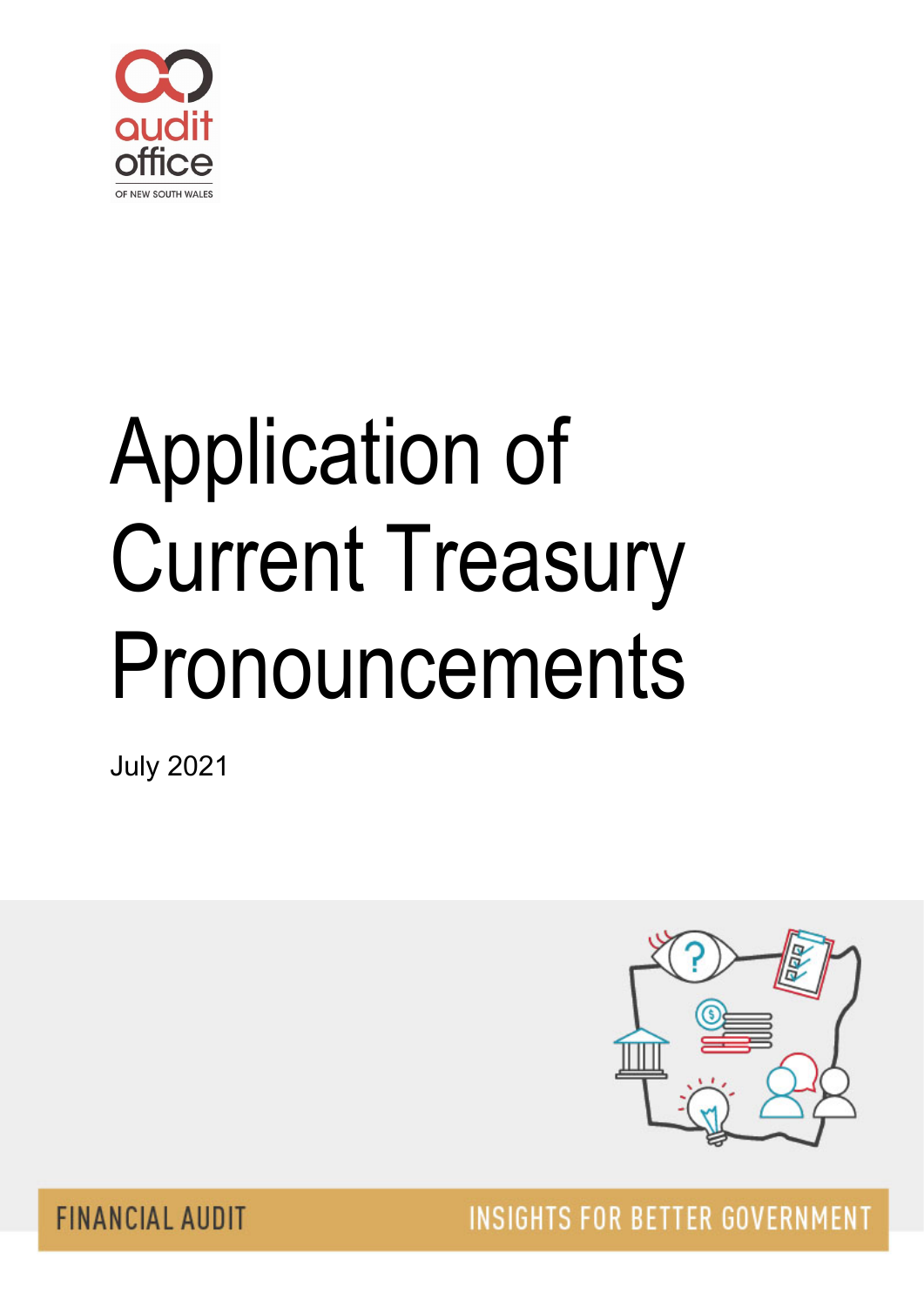# contents

| Preparation and format of financial statements                                             | 1  |
|--------------------------------------------------------------------------------------------|----|
| Guidelines on Public Private Partnership Projects                                          | 3  |
| <b>Expenditure and payment of accounts</b>                                                 | 4  |
| <b>Budget and budget controls</b>                                                          | 5  |
| <b>Contributions and restructures</b>                                                      | 5  |
| <b>Dividends</b>                                                                           | 5  |
| Physical non-current assets, service concession arrangements, leases and<br>intangibles    | 5  |
| Banking, financial instruments, investment powers and instruments of<br>assurance          | 6  |
| <b>Employee benefits</b>                                                                   | 8  |
| <b>Provision</b>                                                                           | 8  |
| Tax                                                                                        | 8  |
| Gateway Review System / Information Communications Technology / Asset<br><b>Management</b> | 9  |
| Internal audit and risk management / Audit and risk committees                             | 10 |
| Governance                                                                                 | 10 |
| Insurance                                                                                  | 10 |
| <b>Results and service plans</b>                                                           | 10 |
| <b>Government businesses</b>                                                               | 11 |
| <b>Miscellaneous items</b>                                                                 | 12 |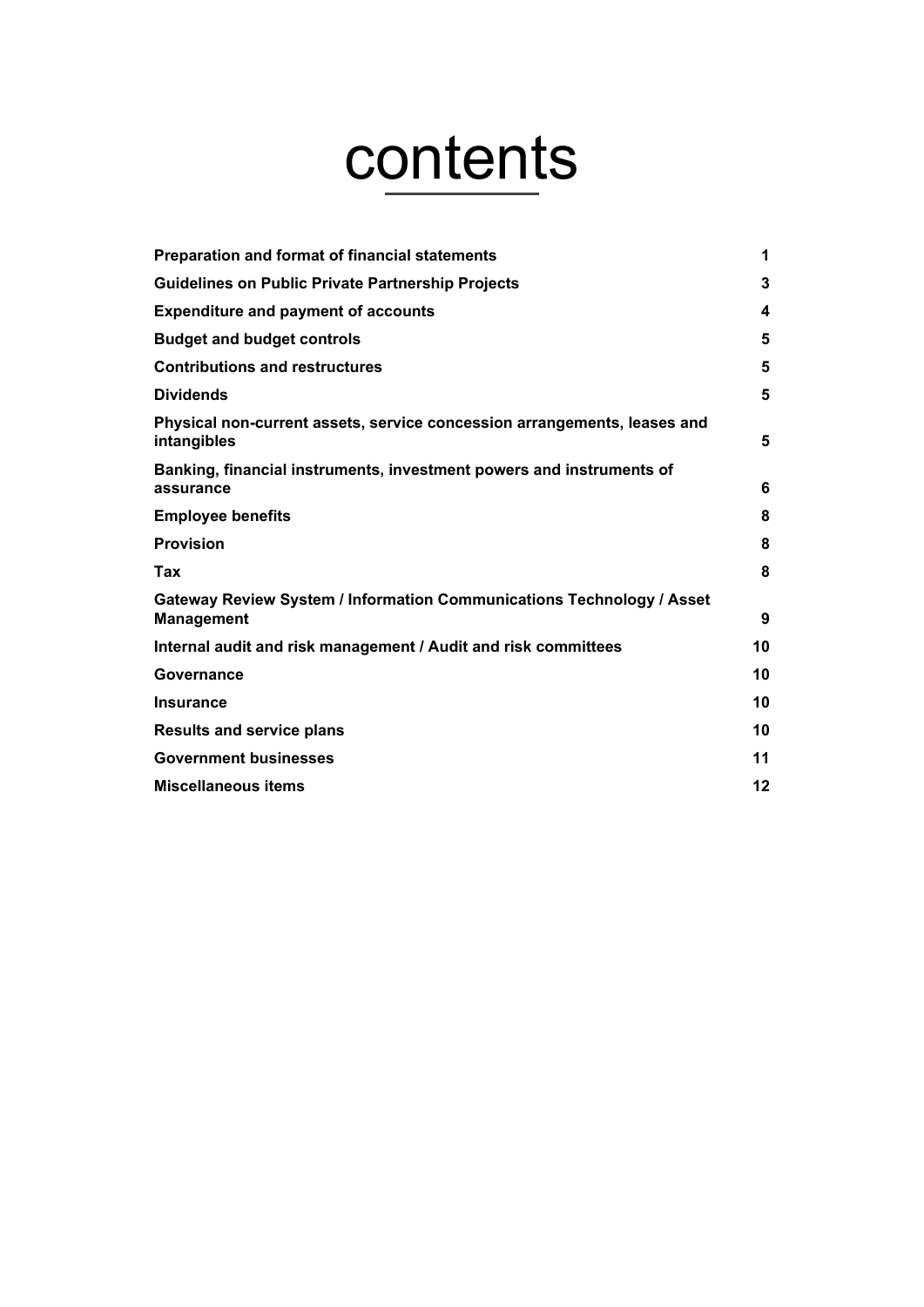

<span id="page-2-0"></span>

| <b>Items</b>                                                                                                                                     | Ref.      | <b>Application details</b>                                                                                                                                                       |
|--------------------------------------------------------------------------------------------------------------------------------------------------|-----------|----------------------------------------------------------------------------------------------------------------------------------------------------------------------------------|
| Preparation and format of financial statements                                                                                                   |           |                                                                                                                                                                                  |
| Submission of Annual GSF Financial<br>Statements to the Auditor-General                                                                          | TD 21-03  | Issued as a Treasurer's Direction under<br>$\bullet$<br>sections 3.1 and 7.6(2) of the Government<br>Sector Finance Act 2018.                                                    |
|                                                                                                                                                  |           | Applies to the accountable authority for a<br>$\bullet$<br>reporting GSF agency that is not listed in<br>Appendix A to TD 21-02 'Mandatory Annual<br>Returns to Treasury'.       |
| Agency guidelines for the 2020-21<br>Mandatory Annual Returns to Treasury<br>for NSW public sector agencies that are<br>not included in TD 21-02 | TC 21-04  | Applies to NSW public sector agencies<br>$\bullet$<br>(listed in Appendix A) that are not included<br>in TD 21-02 'Mandatory Annual Returns to<br>Treasury'.                     |
| Mandatory Annual Returns to Treasury                                                                                                             | TD 21-02  | Issued as a Treasurer's Direction under<br>$\bullet$<br>section 3.1 of the Government Sector<br>Finance Act 2018.                                                                |
|                                                                                                                                                  |           | Applies to the entities listed in Appendix A<br>$\bullet$<br>that are GSF agencies and to the<br>accountable authorities of those agencies.                                      |
| Agency Direction for the 2020-21<br>Mandatory Annual Returns to Treasury                                                                         | TPP 21-04 | Applies to all NSW public sector agencies,<br>including State Owned Corporations, that<br>are required to submit Prime returns.                                                  |
| Accounting Policy: Guidance on<br><b>Administered Items</b>                                                                                      | TPP 21-03 | Applies to NSW government entities.<br>$\bullet$                                                                                                                                 |
| Mandatory Early Close as at<br>31 March each year                                                                                                | TD 19-02  | Issued as a Treasurer's Direction under<br>section 3.1 of the Government Sector<br>Finance Act 2018.                                                                             |
| Agency Direction for the 2020-21<br><b>Mandatory Early Close</b>                                                                                 | TPP 21-01 | Applies to all entities listed in Appendix A<br>$\bullet$<br>that are GSF agencies and to the<br>accountable authorities of those agencies.                                      |
| <b>Accounting Policy: Financial Reporting</b><br>Code for NSW General Government<br>Sector Entities (the Code)                                   | TPP 20-09 | Provides a model financial reporting<br>٠<br>framework for all NSW General Government<br>Sector entities for the financial year ending<br>30 June 2021.                          |
| Mandates of options and major policy<br>decisions under Australian Accounting<br><b>Standards</b>                                                | TC 20-08  | Applies to GSF agencies required to<br>$\bullet$<br>prepare general purpose financial<br>statements under section 7.6 of the<br>Government Sector Finance Act 2018 (GSF<br>Act). |
|                                                                                                                                                  |           | Issued as a mandatory policy.<br>$\bullet$                                                                                                                                       |
| AASB 15 Revenue from Contracts with<br>Customers and AASB 1058 Income of<br><b>Not-for-Profit Entities Transition</b>                            | TC 19-07  | Issued as a Treasurer's Direction under<br>$\bullet$<br>section 9 of the Public Finance and Audit<br>Act 1983.                                                                   |
| Elections                                                                                                                                        |           | Applies to all agencies, including State<br>$\bullet$<br>Owned Corporations, that are required to<br>prepare general purpose financial<br>statements under the Act.              |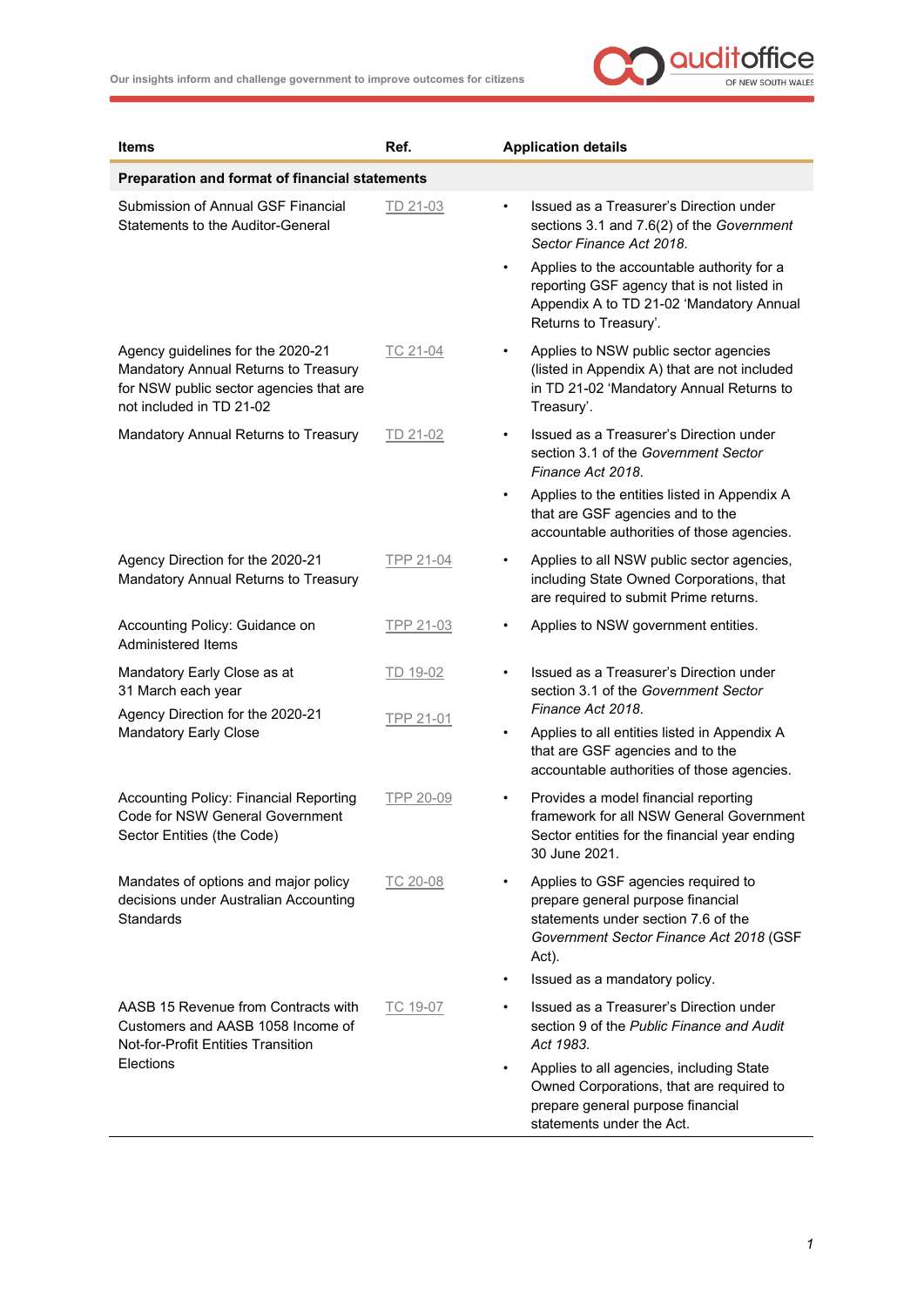

| <b>Items</b>                                                                                                | Ref.                           | <b>Application details</b>                                                                                                                                          |
|-------------------------------------------------------------------------------------------------------------|--------------------------------|---------------------------------------------------------------------------------------------------------------------------------------------------------------------|
| <b>Financial Statements Disclosures for</b><br>Machinery of Government Changes                              | TC 19-06                       | Issued as a Treasurer's Direction under<br>$\bullet$<br>sections 9 and 45E of the Public Finance<br>and Audit Act 1983.                                             |
|                                                                                                             |                                | Applies to all agencies, including State<br>$\bullet$<br>Owned Corporations, that are required to<br>prepare general purpose financial<br>statements under the Act. |
| Guidance for AASB 15 Revenue from<br>contracts with customers                                               | <b>Treasury</b><br>Guidance    | Applies to all agencies.<br>$\bullet$                                                                                                                               |
| Guidance for AASB 1058 Income of<br>not-for-profit entities                                                 | Treasury<br>Guidance           | Applies to all not-for-profit agencies.<br>$\bullet$                                                                                                                |
| Certifying the effectiveness of internal<br>controls over financial information                             | <b>TPP 17-06</b>               | Applies to all material entities (other than<br>$\bullet$<br>State Owned Corporations) identified in the<br>NSW Government Budget Papers.                           |
| Frequently asked<br>questions - Implementing AASB 124<br><b>Related Party Disclosures</b>                   | <b>FAQs to NSW</b><br>Treasury | Applies to all agencies.<br>$\bullet$                                                                                                                               |
| Related party disclosures                                                                                   | TC 16-12                       | Issued as a Treasurer's Direction under<br>sections 9 and 45E of the Public Finance<br>and Audit Act 1983.                                                          |
|                                                                                                             |                                | Applies to all agencies, including State<br>$\bullet$<br>Owned Corporations, that are required to<br>prepare general purpose financial<br>statements under the Act. |
| Providing electronic copies of annual                                                                       | TC 15-19                       | Applies to:<br>$\bullet$                                                                                                                                            |
| reports to Parliament                                                                                       |                                | each 'statutory body' listed in Schedule<br>2 to the Public Finance and Audit Act<br>1983                                                                           |
|                                                                                                             |                                | each 'department' listed in Schedule 3<br>$\qquad \qquad -$<br>to the Public Finance and Audit Act<br>1983                                                          |
|                                                                                                             |                                | each 'statutory State Owned<br>Corporation' listed in Schedule 5 to the<br>State Owned Corporations Act 1989.                                                       |
| Small agency annual reporting                                                                               | TC 15-18                       | Applies to small agencies (departments and<br>statutory bodies as defined in the TC).                                                                               |
| Financial reporting requirements for<br>NSW Government entities including<br>those affected by restructures | TC 15-05                       | Applies to all departments, statutory bodies<br>and the entities they control.                                                                                      |
| Distinguishing for-profit from<br>not-for-profit entities                                                   | TPP 05-4                       | Issued as a Treasurer's Direction under<br>sections 9 and 45E of the Public Finance<br>and Audit Act 1983.                                                          |
|                                                                                                             |                                | Applies to all agencies including State<br>$\bullet$<br>Owned Corporations.                                                                                         |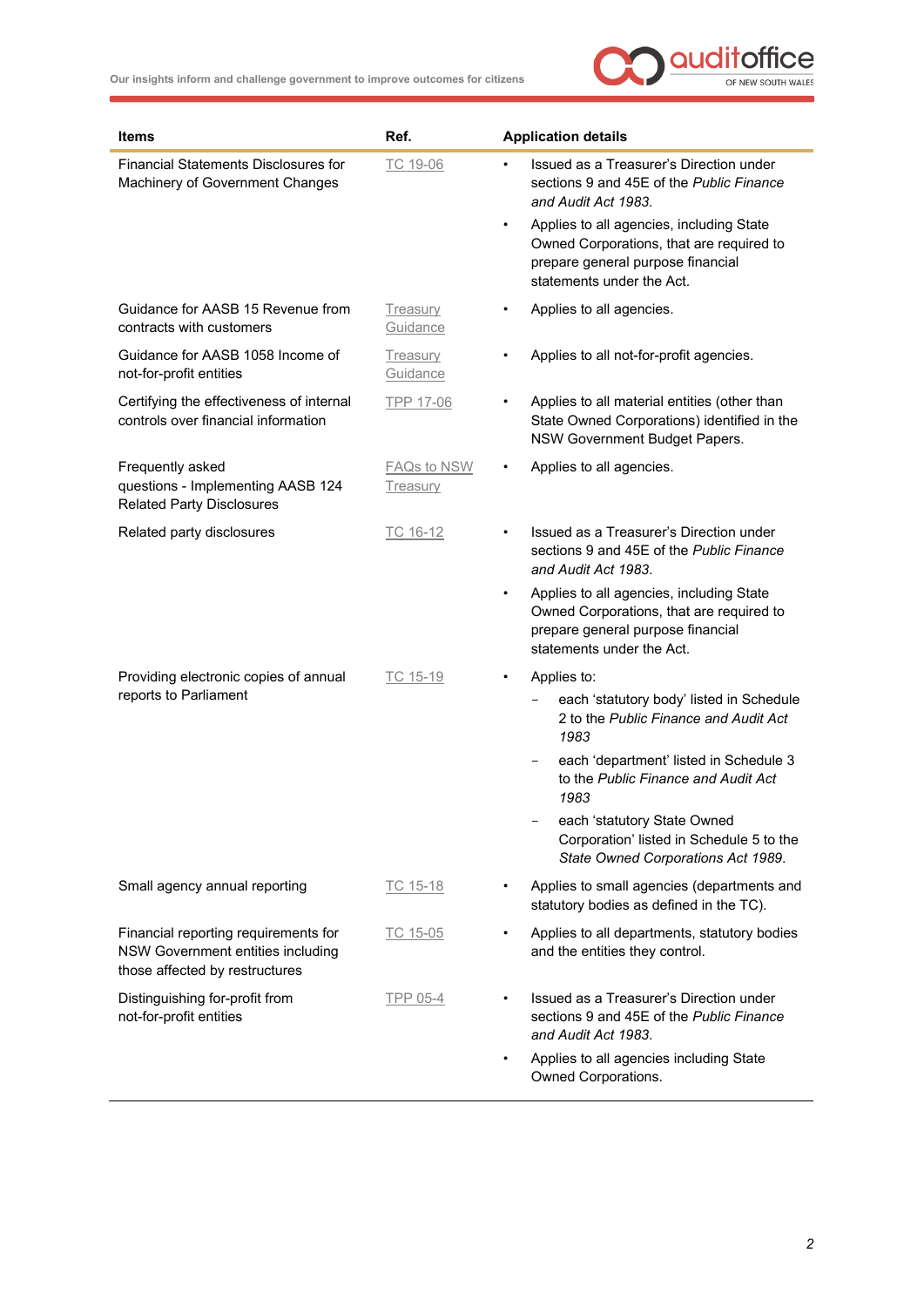

<span id="page-4-0"></span>

| Items                                                                                              | Ref.                        | <b>Application details</b>                                                                                                                                                                                                                       |
|----------------------------------------------------------------------------------------------------|-----------------------------|--------------------------------------------------------------------------------------------------------------------------------------------------------------------------------------------------------------------------------------------------|
| <b>Guidelines on Public Private Partnership Projects</b>                                           |                             |                                                                                                                                                                                                                                                  |
| Guidance on disclosures for the repeal<br>of TPP 06-8 in FY 20/21 Financial<br>Statements          | <b>Treasury</b><br>Guidance | Applies to all agencies that previously<br>$\bullet$<br>accounted for arrangements under TPP 06-<br>08 'Accounting for Privately Financed<br>Projects' that are outside the scope of<br>AASB 1059 'Service Concession<br>Arrangements: Grantor'. |
| Accounting Policy - Withdrawal of TPP<br>06-8 Accounting for Privately Financed<br>Projects        | TC 20-07                    | Issued as a Treasurer's Direction under<br>sections 9 and 45E of the Public Finance<br>and Audit Act 1983.                                                                                                                                       |
|                                                                                                    |                             | Applies to all agencies, including State<br>$\bullet$<br>Owned Corporations, that are required to<br>prepare general purpose financial<br>statements under the Act.                                                                              |
| NSW Public Private Partnerships                                                                    | TPP 17-07                   | Applies to all agencies including State<br>$\bullet$<br>Owned Corporations.                                                                                                                                                                      |
| Managing Public Private Partnership<br>(PPP) contracts                                             | TC 15-16                    | Applies to all General Government Sector<br>$\bullet$<br>agencies and Public Trading Enterprises<br>that are managing an existing PPP contract<br>(that is, from Contract Close).                                                                |
| Budgeting for availability based Public<br><b>Private Partnerships</b>                             | <b>TPP 15-02</b>            | Applies to all General Government Sector<br>$\bullet$<br>agencies and Public Trading Enterprises<br>(Relevant Entities) for financial years<br>beginning on or after 1 July 2014.                                                                |
| Acceptance of Performance Bonds or<br>Unconditional Undertakings by<br>Government agencies         | TC 14-01                    | Issued as a Treasurer's Direction under<br>$\bullet$<br>section 9 of the Public Finance and Audit<br>Act 1983.                                                                                                                                   |
|                                                                                                    |                             | Applies to all agencies.<br>٠                                                                                                                                                                                                                    |
| Private sector financing of Government<br>facilities - barter transactions                         | TC 99-4                     | Applies to State Owned Corporations,<br>Government Trading Enterprises and<br>General Government Sector agencies.                                                                                                                                |
| Structured finance transactions                                                                    | TC 98-07                    | Issued as a Treasurer's Direction under<br>sections 9 and 45E of the Public Finance<br>and Audit Act 1983.                                                                                                                                       |
|                                                                                                    |                             | Implies application to all agencies, although<br>$\bullet$<br>not specifically stated.                                                                                                                                                           |
| Property development projects<br>supported by a precommitment to a<br>Government floor space lease | TC 98-04                    | Implies application to all agencies, although<br>$\bullet$<br>not specifically stated.                                                                                                                                                           |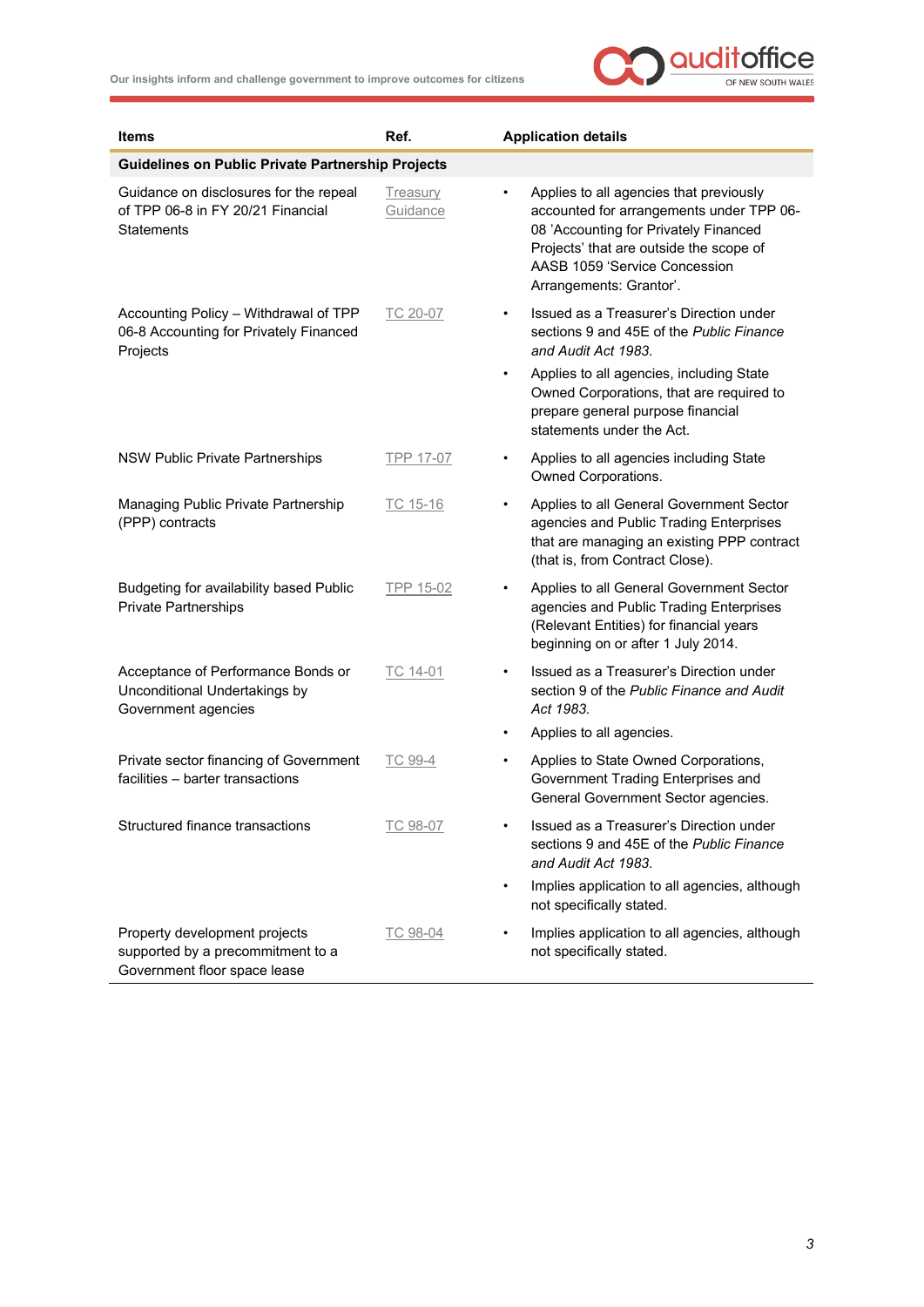

<span id="page-5-0"></span>

| Items                                                             | Ref.      | <b>Application details</b>                                                                                                                                                                                                                                                 |
|-------------------------------------------------------------------|-----------|----------------------------------------------------------------------------------------------------------------------------------------------------------------------------------------------------------------------------------------------------------------------------|
| <b>Expenditure and payment of accounts</b>                        |           |                                                                                                                                                                                                                                                                            |
| <b>Statutory Act of Grace Payments</b>                            | TC 21-02  | Applies to NSW Government Ministers and<br>$\bullet$<br>their delegates who may include:                                                                                                                                                                                   |
|                                                                   |           | accountable authorities of GSF<br>agencies                                                                                                                                                                                                                                 |
|                                                                   |           | any person employed in or by a Public<br>Service agency (if the agency is<br>responsible to the Minister under an<br>administrative arrangements order)                                                                                                                    |
|                                                                   |           | entities prescribed by the Government<br>$\bullet$<br>Sector Finance Regulation 2018.                                                                                                                                                                                      |
| Use and Management of NSW<br><b>Government Purchasing Cards</b>   | TPP 21-02 | Applies to all GSF agencies, government<br>٠<br>officers and accountable authorities.                                                                                                                                                                                      |
|                                                                   |           | Issued as a mandatory policy.<br>$\bullet$                                                                                                                                                                                                                                 |
| NSW Payments Digital Reform - Digital<br>Payment Adoption         | TC 21-01  | Applies to all GSF agencies under the<br>٠<br>Government Sector Finance Act 2018.                                                                                                                                                                                          |
|                                                                   |           | Issued as a mandatory policy.<br>$\bullet$                                                                                                                                                                                                                                 |
| Gifts of government property                                      | TD 21-04  | Issued as a Treasurer's Direction under<br>$\bullet$<br>sections 3.1 and 5.6 of the Government<br>Sector Finance Act 2018.                                                                                                                                                 |
|                                                                   |           | Applies to all GSF agencies and to persons<br>$\bullet$<br>handling government resources.                                                                                                                                                                                  |
| Annual reporting on payment of<br>accounts                        | TC 11-21  | Applies to departments and statutory bodies<br>$\bullet$<br>subject to the Annual Reports legislation for<br>annual reporting periods ending on or after<br>1 January 2012.                                                                                                |
| Implementation of penalty interest on<br>late payment of accounts | TC 11-20  | Issued as a Treasurer's Direction under<br>$\bullet$<br>section 9 of the Public Finance and Audit<br>Act 1983 and sub-clauses 13(4) and 13(5)<br>of the Public Finance and Audit Regulation<br>2010 (the Regulation).                                                      |
|                                                                   |           | Applies to an 'authority' subject to the<br>Regulation and all accounting officers and<br>officers of an authority.                                                                                                                                                        |
| Payment of accounts                                               | TC 11-12  | Issued as a Treasurer's Direction under<br>section 9 of the Public Finance and Audit<br>Act 1983 and sub-clauses 13(4) and 13(5)<br>of the Public Finance and Audit Regulation<br>2010 (the Regulation).                                                                   |
|                                                                   |           | Applies to an 'authority' subject to the<br>Regulation (departments and statutory<br>authorities, other than State Owned<br>Corporations) and all accounting officers<br>and officers of an authority. State Owned<br>Corporations are encouraged to apply this<br>policy. |
| Ex gratia payments                                                | TC 11-02  | Issued as a Treasurer's Direction under<br>$\bullet$<br>section 9 of the Public Finance and Audit<br>Act 1983.                                                                                                                                                             |
|                                                                   |           | Applies to NSW Government Ministers.                                                                                                                                                                                                                                       |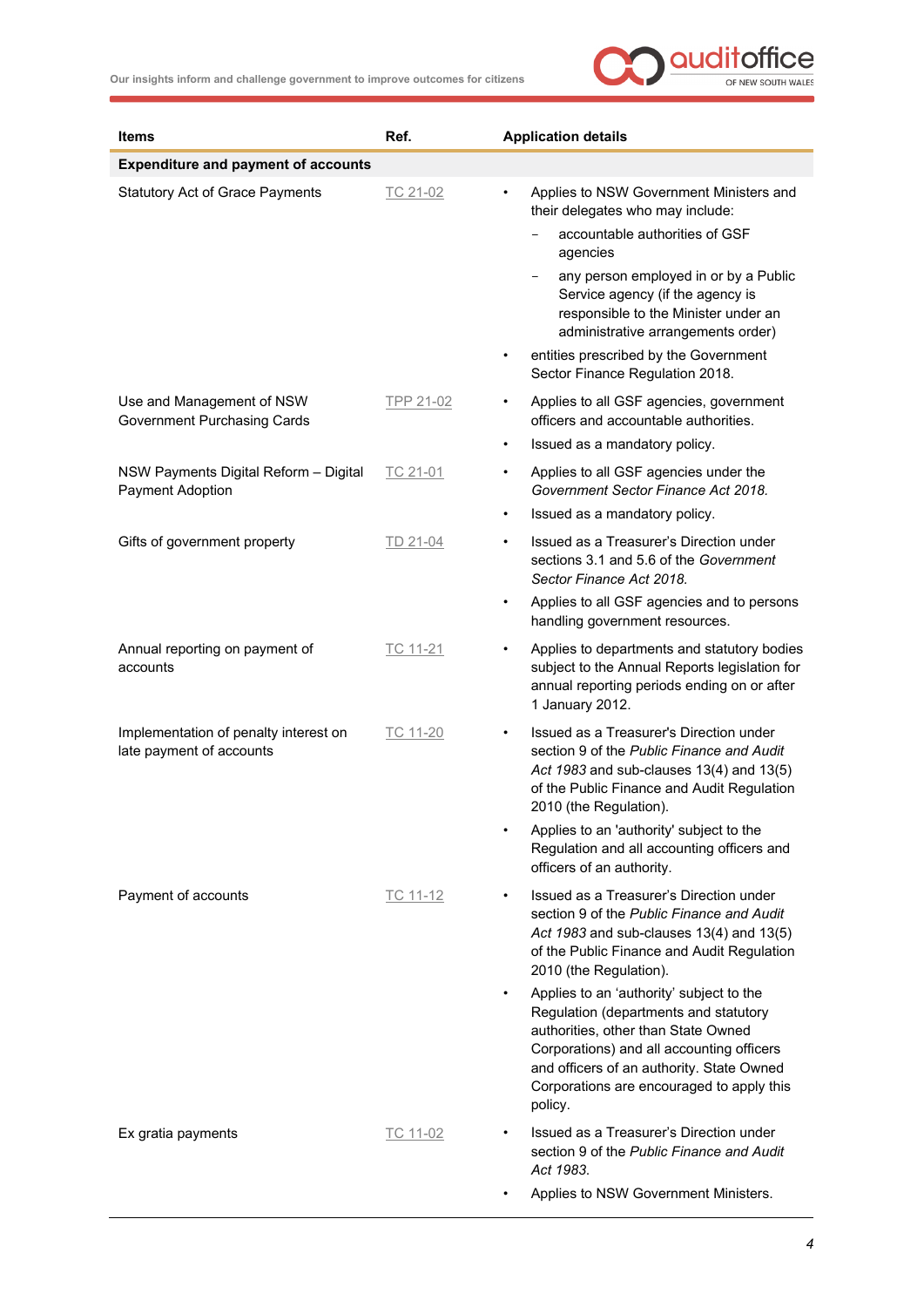

<span id="page-6-3"></span><span id="page-6-2"></span><span id="page-6-1"></span><span id="page-6-0"></span>

| <b>Items</b>                                                                                                                        | Ref.                   | <b>Application details</b>                                                                                                                                                                                                                                           |
|-------------------------------------------------------------------------------------------------------------------------------------|------------------------|----------------------------------------------------------------------------------------------------------------------------------------------------------------------------------------------------------------------------------------------------------------------|
| <b>Budget and budget controls</b>                                                                                                   |                        |                                                                                                                                                                                                                                                                      |
| <b>Outcome Budgeting</b>                                                                                                            | TPP 18-09              | Applies to all GSF agencies that are part of<br>$\bullet$<br>the General Government Sector.                                                                                                                                                                          |
| Agency carry forwards                                                                                                               | TC 15-08               | Applies to the Budget Control Limits of all<br>$\bullet$<br>General Government Sector agencies from<br>20 March 2015.                                                                                                                                                |
| Parameter and Technical Adjustments<br>and Measures (New Policy)                                                                    | TC 14-28               | Applies to all General Government Sector<br>$\bullet$<br>agencies.                                                                                                                                                                                                   |
| Budget Controls - Labour Expense Cap                                                                                                | TC 13-03               | Applies to all General Government Sector<br>$\bullet$<br>agencies and selected public trading<br>enterprises.                                                                                                                                                        |
| <b>Budget Controls - Capital expenditure</b><br>authorisation limits                                                                | TC 12-20               | Applies to all General Government Sector<br>$\bullet$<br>agencies irrespective of how an agency is<br>funded.                                                                                                                                                        |
| Protected items and funds                                                                                                           | TC 12-10               | Applies to all General Government Sector<br>$\bullet$<br>agencies.                                                                                                                                                                                                   |
| Budget Controls - Net cost of services                                                                                              | TC 12-08               | Applies to all General Government Sector<br>$\bullet$<br>agencies.                                                                                                                                                                                                   |
| <b>Contributions and restructures</b>                                                                                               |                        |                                                                                                                                                                                                                                                                      |
| Accounting Policy: Contributions by<br>owners made to wholly-owned public<br>sector entities                                        | TPP 09-3               | Issued as a Treasurer's Direction under<br>$\bullet$<br>sections 9 and 45E of the Public Finance<br>and Audit Act 1983.                                                                                                                                              |
|                                                                                                                                     |                        | Applies to all agencies, including State<br>$\bullet$<br>Owned Corporations, for financial years on<br>or after 1 July 2008.                                                                                                                                         |
| <b>Dividends</b>                                                                                                                    |                        |                                                                                                                                                                                                                                                                      |
| Financial Distributions Policy for<br><b>Government Businesses</b>                                                                  | TPP 16-04              | Applies to State Owned Corporations and<br>$\bullet$<br>other Government Businesses as described<br>in Appendix 1 of the TPP.                                                                                                                                        |
| Physical non-current assets, service concession arrangements, leases and intangibles                                                |                        |                                                                                                                                                                                                                                                                      |
| Accounting Guidance for Capitalisation<br>of costs relating to Cloud-based<br>software                                              | Accounting<br>Guidance | Applies to all agencies.<br>$\bullet$                                                                                                                                                                                                                                |
| Accounting Policy - Public sector<br>operators in a service concession<br>arrangement - mandatory accounting<br>policy and guidance | TC 20-04               | Applies to all agencies, including Statutory<br>State-Owned Corporations, required to<br>prepare general purpose financial<br>statements under the Public Finance and<br>Audit Act 1983, for financial reporting<br>periods beginning on or after<br>1 January 2020. |
| <b>Accounting Policy - Transition</b><br>requirements for AASB 1059 Service<br><b>Concession Arrangements: Grantors</b>             | TC 20-03               | Applies to all agencies, including State<br>Owned Corporations, required to prepare<br>general purpose financial statements under<br>the Public Finance and Audit Act 1983.                                                                                          |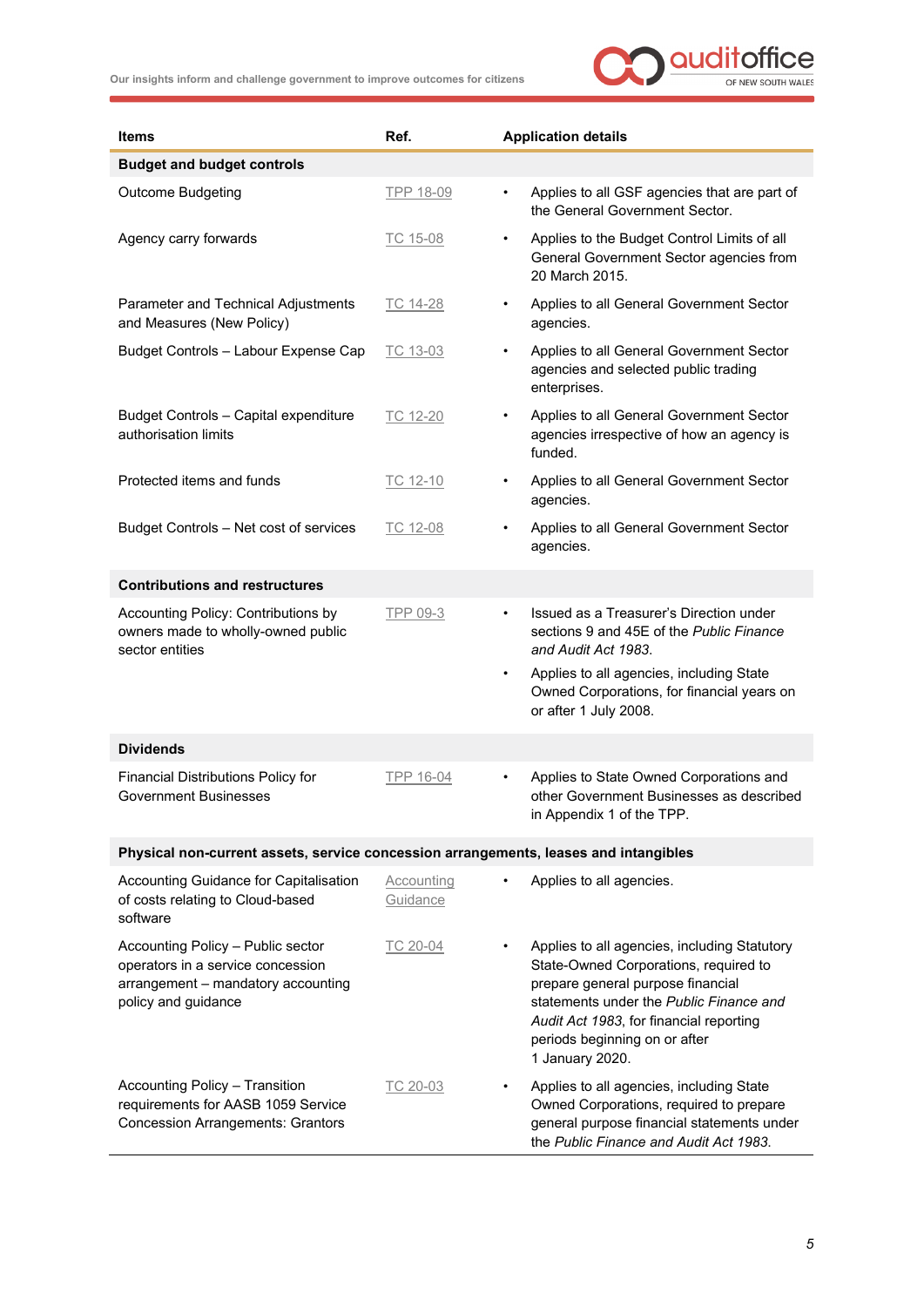

<span id="page-7-0"></span>

| <b>Items</b>                                                                                            | Ref.                 | <b>Application details</b>                                                                                                                                                                                   |
|---------------------------------------------------------------------------------------------------------|----------------------|--------------------------------------------------------------------------------------------------------------------------------------------------------------------------------------------------------------|
| AASB 16 Leases Subsequent<br>Measurement of Right of Use Assets                                         | TC 20-02             | Issued as a Treasurer's Direction under<br>$\bullet$<br>section 9 of the Public Finance and Audit<br>Act 1983.                                                                                               |
|                                                                                                         |                      | Applies to all agencies, including State<br>$\bullet$<br>Owned Corporations, required to prepare<br>general purpose financial statements under<br>the Act.                                                   |
| AASB 1059 Service Concession<br>Arrangements: Grantors Scoping                                          | TPP 19-06            | Applies to all agencies, including<br>State-Owned Corporations, for financial<br>years beginning on or after 1 January 2020.                                                                                 |
| <b>AASB 16 Leases Transition Elections</b>                                                              | TC 18-05             | Issued as a Treasurer's Direction under<br>$\bullet$<br>section 9 of the Public Finance and Audit<br>Act 1983.                                                                                               |
|                                                                                                         |                      | Applies to all agencies, including State<br>$\bullet$<br>Owned Corporations, required to prepare<br>general purpose financial statements under<br>the Act.                                                   |
| Guidance for AASB 16 Leases                                                                             | Treasury<br>Guidance | Applies to all agencies.<br>$\bullet$                                                                                                                                                                        |
| FY18-19 Timetable for Agency Asset<br>Valuations                                                        | TC 18-17             | Applies to all agencies, including State<br>Owned Corporations, for financial years<br>ending on or after 30 June 2019.                                                                                      |
| Accounting Policy: Valuation of physical<br>non-current assets at fair value                            | TPP 14-01            | Issued as a Treasurer's Direction under<br>$\bullet$<br>sections 9 and 45E of the Public Finance<br>and Audit Act 1983.                                                                                      |
|                                                                                                         |                      | Applies to all agencies, including State<br>$\bullet$<br>Owned Corporations, for financial years<br>ending on or after 30 June 2014.                                                                         |
| Accounting Policy: Lessor classification<br>of long-term land leases                                    | TPP 11-01            | Issued as a Treasurer's Direction under<br>٠<br>sections 9 and 45E of the Public Finance<br>and Audit Act 1983.                                                                                              |
|                                                                                                         |                      | Applies to all agencies, including State<br>Owned Corporations, for financial years<br>beginning on or after 1 July 2010.                                                                                    |
| Accounting Policy - Guidelines for<br>capitalisation of expenditure on<br>property, plant and equipment | TPP 06-6             | Issued as a Treasurer's Direction under<br>$\bullet$<br>sections 9 and 45E of the Public Finance<br>and Audit Act 1983.                                                                                      |
|                                                                                                         |                      | Applies to all agencies, including State<br>$\bullet$<br>Owned Corporations, for financial years<br>beginning on or after 1 January 2005.                                                                    |
| Banking, financial instruments, investment powers and instruments of assurance                          |                      |                                                                                                                                                                                                              |
| <b>Financial services</b>                                                                               | TD 19-01             | Issued as a Treasurer's Direction under<br>$\bullet$<br>sections 3.1, 6.15, 6.19 and 6.22 of the<br>Government Sector Finance Act 2018.                                                                      |
|                                                                                                         |                      | Applies to all GSF agencies to which the<br>$\bullet$<br>financial services provisions of Part 6 of the<br>GSF Act apply and to the accountable<br>authorities and government officers of those<br>agencies. |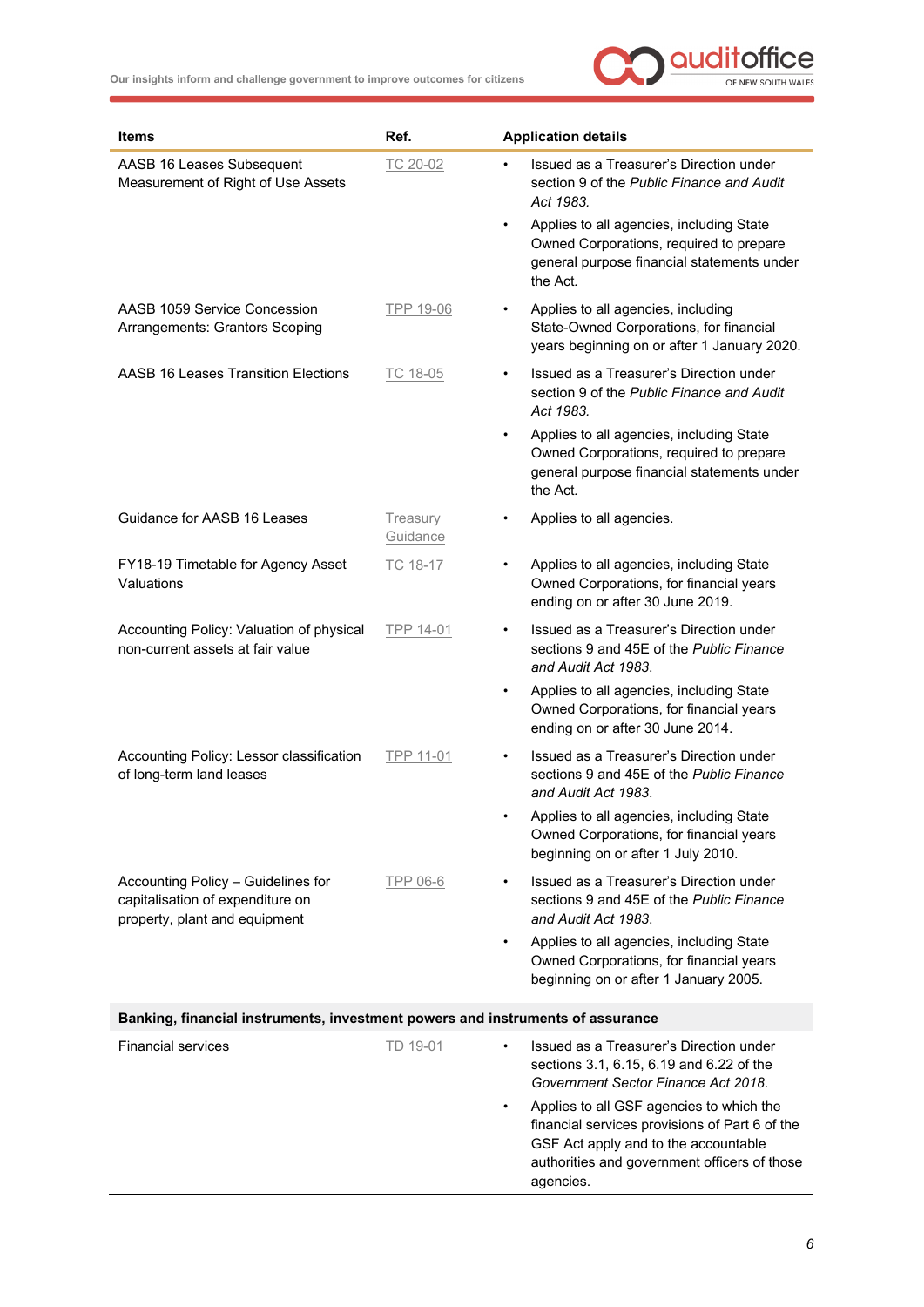

| <b>Items</b>                                                                                                    | Ref.                  | <b>Application details</b>                                                                                                                                                                                |
|-----------------------------------------------------------------------------------------------------------------|-----------------------|-----------------------------------------------------------------------------------------------------------------------------------------------------------------------------------------------------------|
| Accounting Policy: Accounting for<br><b>Financial Instruments</b>                                               | TPP 19-05             | Issued as a Treasurer's Direction under<br>$\bullet$<br>sections 9 and 45E of the Public Finance<br>and Audit Act 1983.                                                                                   |
|                                                                                                                 |                       | Applies to all agencies, including State<br>$\bullet$<br>Owned Corporations, that are required to<br>prepare general purpose financial<br>statements under the Act.                                       |
| Extension of the NSW Government<br>Cash and Banking Services Contract                                           | TC 18-04              | Issued as a Treasurer's Direction under<br>$\bullet$<br>section 9 of the Public Finance and Audit<br>Act 1983 to accounting officers and officers<br>of an authority, except State Owned<br>Corporations. |
| <b>TCorp Foreign Exchange Execution</b><br>Framework                                                            | Framework             | Applies to all General Government Sector<br>٠<br>agencies and Government Businesses from<br>1 July 2018.                                                                                                  |
|                                                                                                                 |                       | Issued in accordance with TPP 18-03.<br>$\bullet$                                                                                                                                                         |
| <b>NSW Government Foreign Exchange</b><br><b>Risk Policy</b>                                                    | TPP 18-03             | Applies to all General Government Sector<br>$\bullet$<br>agencies and Government Businesses from<br>1 July 2018.                                                                                          |
| Overview on AASB 9 Financial<br><b>Instruments</b>                                                              | Overview              | Applies to all agencies.                                                                                                                                                                                  |
| Requirements for Issuing and Managing                                                                           | <b>TPP 17-08</b>      | Issued as a Treasurer's Direction to:<br>$\bullet$                                                                                                                                                        |
| and Reporting Instruments of Assurance                                                                          |                       | 'department heads' under section 18 of<br>the Annual Reports (Departments) Act<br>1985                                                                                                                    |
|                                                                                                                 |                       | 'statutory bodies' under section 15 of<br>the Annual Reports (Statutory Bodies)<br>Act 1984                                                                                                               |
|                                                                                                                 |                       | 'officers of an authority' and 'accounting<br>officers' under section 9 of the Public<br>Finance and Audit Act 1983.                                                                                      |
|                                                                                                                 |                       | Does not apply to local government<br>authorities, universities and entities that fall<br>outside of the definition of agency for the<br>purposes of this TPP.                                            |
|                                                                                                                 |                       | State Owned Corporations may be<br>$\bullet$<br>requested to apply the TPP's Core<br>Requirements in their Statement of<br>Corporate Intent.                                                              |
| Cash Management - Expanding the<br>scope of the Treasury Banking System                                         | TC 15-01              | Applies to all agencies excluding State<br>٠<br>Owned Corporations and authorities<br>specifically approved by the Treasurer.                                                                             |
| Government Guarantee Fee Policy for<br><b>Government Businesses</b>                                             | TPP 14-03<br>TC 14-08 | Applies to Government Businesses from<br>٠<br>1 July 2014.                                                                                                                                                |
| Applications for Government<br>Guarantees - Ministerial advice to<br>include analysis of public interest issues | TC 10-14              | Implied application to all agencies, although<br>$\bullet$<br>not specifically stated.                                                                                                                    |
| Treasury Banking System cash<br>forecasting and banking arrangements                                            | TPP 10-02             | Applies to General Government budget<br>dependent agencies.                                                                                                                                               |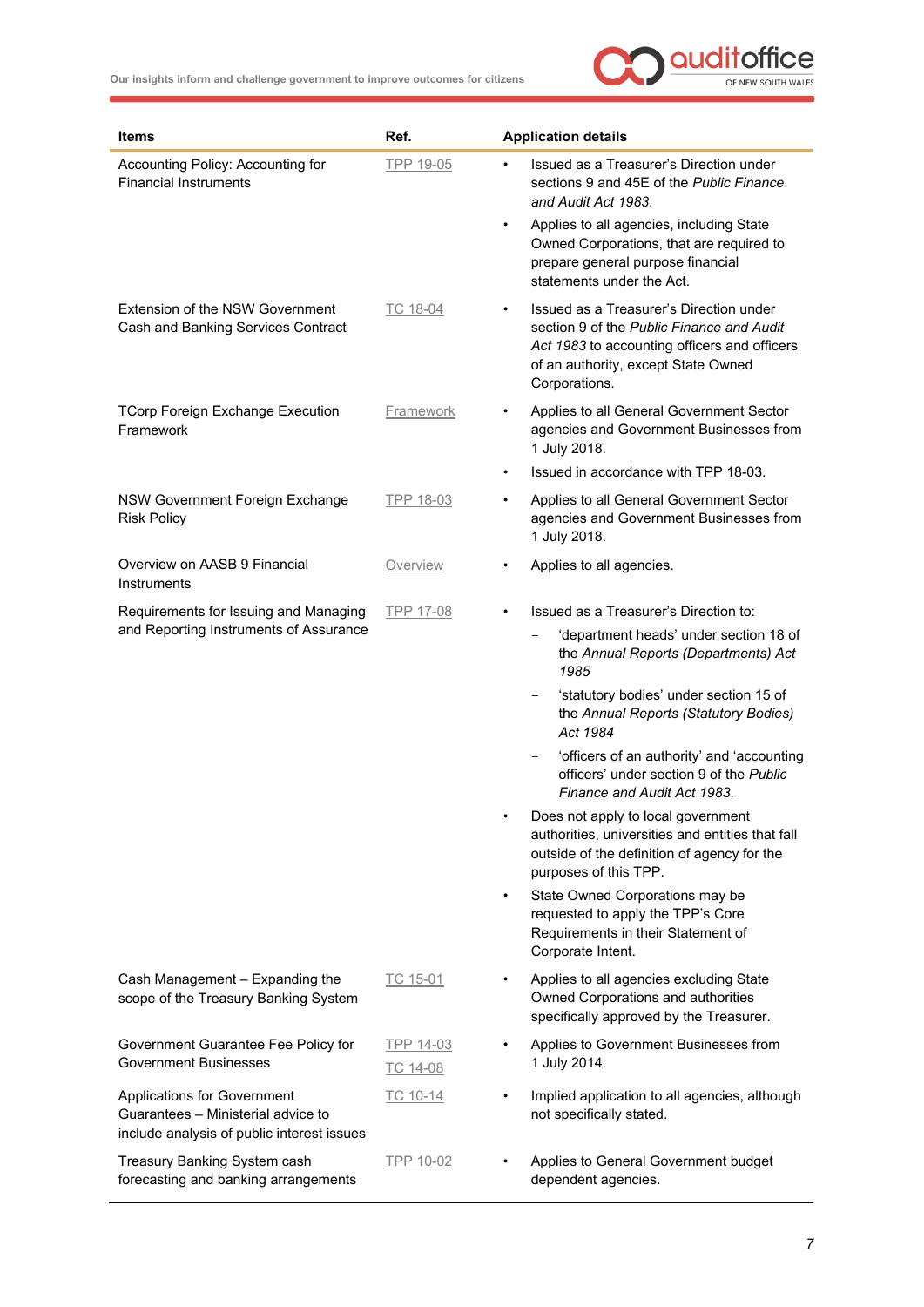

<span id="page-9-2"></span><span id="page-9-1"></span><span id="page-9-0"></span>

| <b>Items</b>                                                                                                                | Ref.                        | <b>Application details</b>                                                                                                                                                                                                                                                               |
|-----------------------------------------------------------------------------------------------------------------------------|-----------------------------|------------------------------------------------------------------------------------------------------------------------------------------------------------------------------------------------------------------------------------------------------------------------------------------|
| <b>Employee benefits</b>                                                                                                    |                             |                                                                                                                                                                                                                                                                                          |
| Funding Arrangements for Long Service<br>Leave and Transferred Officers Leave<br>Entitlements                               | TC 21-05                    | Applies to GSF agencies (excluding<br>$\bullet$<br>universities and their controlled entities) for<br>financial years ending on or after 30 June<br>2021.                                                                                                                                |
| Accounting for Long Service Leave and<br><b>Annual Leave</b>                                                                | TC 21-03                    | Applies to GSF agencies (excluding<br>$\bullet$<br>universities and their controlled entities).                                                                                                                                                                                          |
| Accounting for superannuation                                                                                               | TC 18-10                    | Issued as a Treasurer's Direction under<br>$\bullet$<br>sections 9 and 45E of the Public Finance<br>and Audit Act 1983.                                                                                                                                                                  |
|                                                                                                                             |                             | Applies to all agencies, including State<br>$\bullet$<br>Owned Corporations, for financial years<br>ending on or after 30 June 2018.                                                                                                                                                     |
| Financial and annual reporting<br>requirements arising from personnel<br>service arrangements                               | TC 15-07                    | Issued as a Treasurer's Direction under<br>$\bullet$<br>sections 9 and 45E of the Public Finance<br>and Audit Act 1983.                                                                                                                                                                  |
|                                                                                                                             |                             | Applies to all agencies required to prepare<br>$\bullet$<br>general purpose financial statements under<br>the Act for financial years beginning on or<br>after 1 July 2014.                                                                                                              |
| Funding for redundancy payments                                                                                             | TC 12-01                    | Applies to all General Government Sector<br>$\bullet$<br>agencies.                                                                                                                                                                                                                       |
| <b>Provision</b>                                                                                                            |                             |                                                                                                                                                                                                                                                                                          |
| Determining the present value of a<br>provision                                                                             | TC 11-17                    | Applies to all agencies.<br>$\bullet$                                                                                                                                                                                                                                                    |
| Tax                                                                                                                         |                             |                                                                                                                                                                                                                                                                                          |
| Tax Equivalent Regime Policy and<br><b>Guidelines Paper</b>                                                                 | TPP 21-05                   | Applies to:<br>$\bullet$<br>all Government Businesses which<br>come under the Commercial Policy<br>Framework, except those covered by<br>the National Tax Equivalent Regime<br>any GSF agency or part of a GSF<br>agency that has been assessed as<br>operating in a competitive market. |
| Treasurer's Guidelines for the<br>Reduction in Land Value for Certain<br>Build-to-rent Properties, for Land Tax<br>Purposes | <b>Treasury</b><br>Guidance | Applies to the Chief Commissioner of State<br>Revenue.                                                                                                                                                                                                                                   |
| Goods and Services Tax (GST)<br>treatment of certain government taxes,<br>fees and charges (Division 81 of the<br>GST Act)  | TC 18-08                    | Applies to all agencies that impose taxes,<br>fees and charges.                                                                                                                                                                                                                          |
| Machinery of government changes:<br>Goods and services tax and fringe<br>benefits tax                                       | TC 18-07                    | Applies to all agencies that are part of a<br>Machinery of Government change.                                                                                                                                                                                                            |
| Fringe benefits tax manual                                                                                                  | TPP 13-02                   | Applies to all agencies.                                                                                                                                                                                                                                                                 |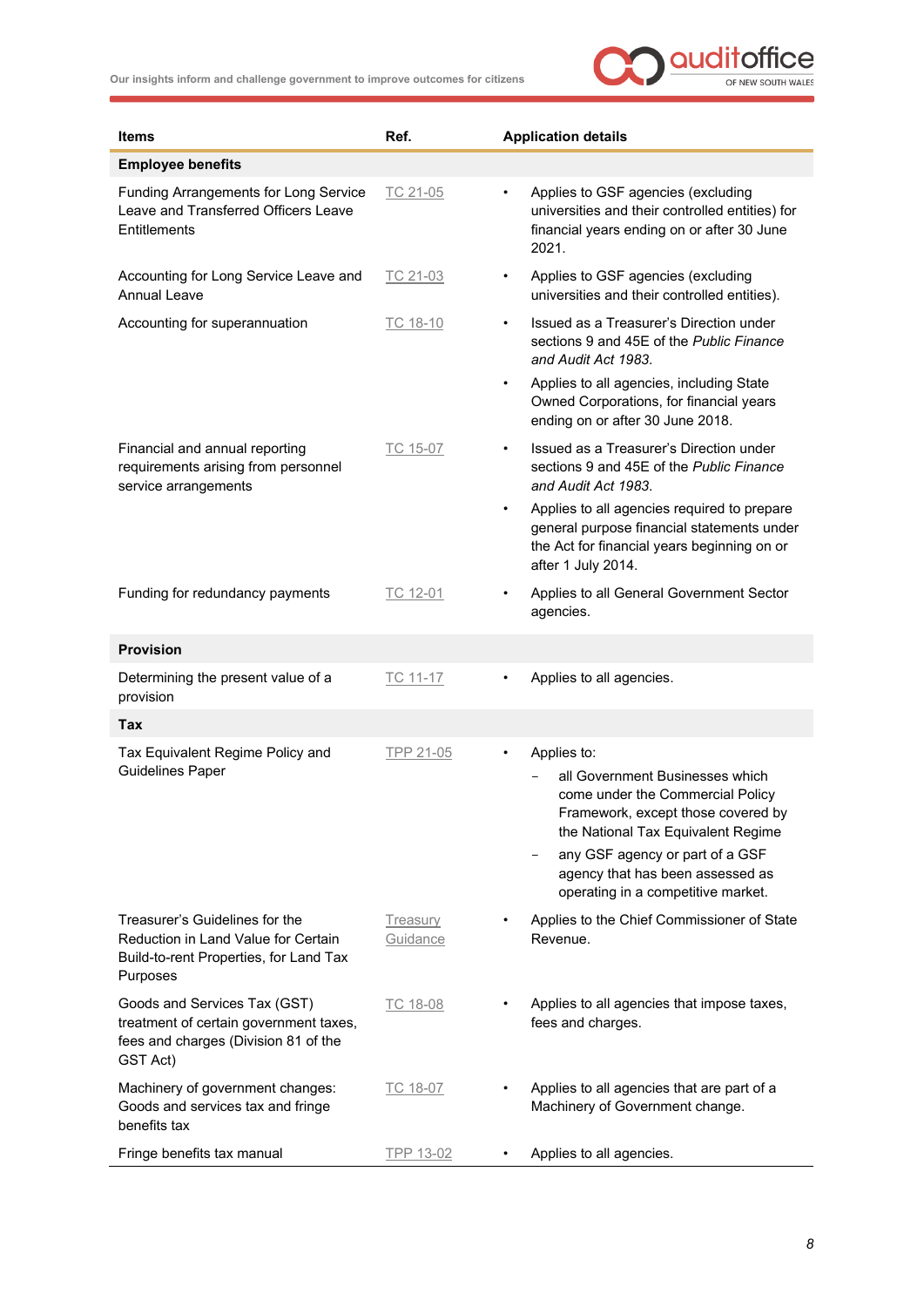

<span id="page-10-0"></span>

| Items                                                                                   | Ref.             |           | <b>Application details</b>                                                                                                                                                                                    |
|-----------------------------------------------------------------------------------------|------------------|-----------|---------------------------------------------------------------------------------------------------------------------------------------------------------------------------------------------------------------|
| Agency compliance with goods and<br>services tax (GST) and fringe benefits<br>tax (FBT) | TC 11-08         |           | Applies to all agencies.                                                                                                                                                                                      |
| Gateway Review System / Information Communications Technology / Asset Management        |                  |           |                                                                                                                                                                                                               |
| Asset Management Policy for the NSW<br><b>Public Sector</b>                             | <b>TPP 19-07</b> | $\bullet$ | Applies to all budget material agencies as<br>listed in NSW Budget Paper No.1, except<br>for State Owned Corporations and Public<br>Financial Corporations.                                                   |
|                                                                                         |                  | $\bullet$ | State Owned Corporations and Public<br>Financial Corporations are encouraged to<br>adopt elements of the TPP where they align<br>with existing NSW Treasury policies that<br>apply to Government Businesses.  |
| Recurrent Expenditure Assurance                                                         | TPP 19-03        |           | Applies to:                                                                                                                                                                                                   |
| Framework                                                                               | TC 19-03         |           | all major recurrent projects being<br>developed and/or delivered by the<br>General Government Sector agencies<br>and Government Businesses.                                                                   |
|                                                                                         |                  |           | State Owned Corporations to the extent<br>applicable under the Commercial Policy<br>Framework.                                                                                                                |
| <b>NSW Government Business Case</b>                                                     | <b>TPP 18-06</b> |           | Applies to:                                                                                                                                                                                                   |
| Guidelines                                                                              |                  |           | all types of investment proposals -<br>capital, recurrent and information and<br>communication technology                                                                                                     |
|                                                                                         |                  |           | policy proposals that impact resource<br>use in the community such as changes<br>to regulations.                                                                                                              |
| <b>NSW Gateway Policy</b>                                                               | TC 17-03         |           | Applies to:                                                                                                                                                                                                   |
|                                                                                         | TPP 17-01        |           | all General Government Sector<br>agencies and Government Businesses                                                                                                                                           |
|                                                                                         |                  |           | State Owned Corporations to the extent<br>applicable under the Commercial Policy<br>Framework.                                                                                                                |
| Infrastructure Investor Assurance                                                       | TC 16-09         |           | Applies to:                                                                                                                                                                                                   |
| Framework (IIAF)                                                                        |                  |           | relevant infrastructure agencies with<br>capital projects valued at an estimate<br>total cost of \$10 million and above                                                                                       |
|                                                                                         |                  |           | State Owned Corporations with projects<br>nominated by NSW Treasury.                                                                                                                                          |
| Management of contingency provisions<br>for major projects                              | TC 14-29         |           | Applies to all General Government Sector<br>agencies and Public Trading Enterprises,<br>except State Owned Corporations.                                                                                      |
| Submission of business cases                                                            | TC 12-19         |           | Applies to all General Government Sector<br>agencies and Government Businesses<br>(except State Owned Corporations not on<br>the 'Nominated Agencies' list on Treasury's<br>Total Asset Management web site). |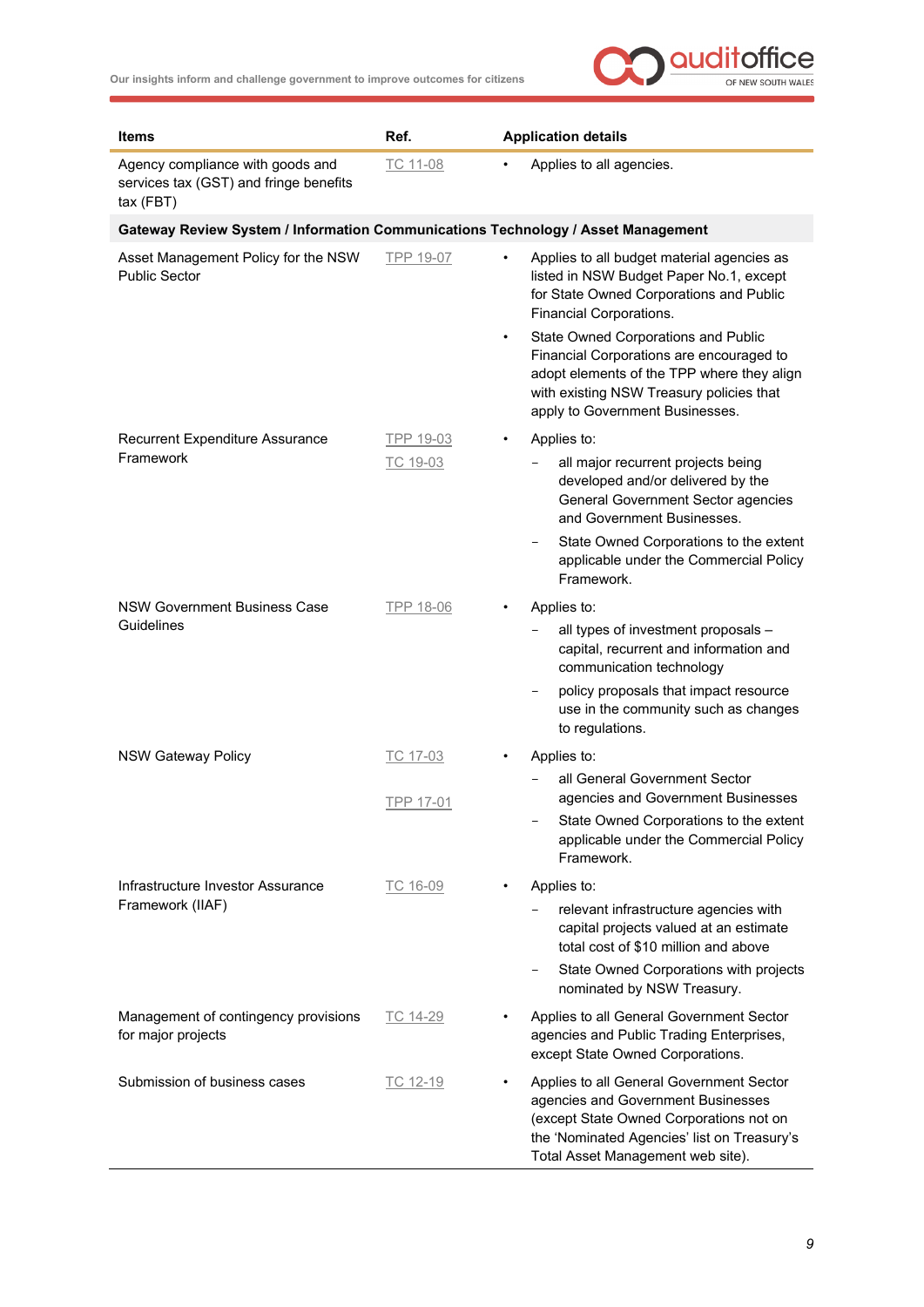

<span id="page-11-3"></span><span id="page-11-2"></span><span id="page-11-1"></span><span id="page-11-0"></span>

| Items                                                                                            | Ref.                        | <b>Application details</b>                                                                                                                                                                                                                                    |
|--------------------------------------------------------------------------------------------------|-----------------------------|---------------------------------------------------------------------------------------------------------------------------------------------------------------------------------------------------------------------------------------------------------------|
| Information and Communications<br>Technology (ICT) Capital Investment<br>Process                 | TPP 06-10                   | Applies to all agencies, except State Owned<br>٠<br>Corporations that are encouraged to adopt<br>aspects of the Information and<br>Communications Technology capital<br>investment process consistent with their<br>corporate intent.                         |
| Internal audit and risk management / Audit and risk committees                                   |                             |                                                                                                                                                                                                                                                               |
| Internal Audit and Risk Management<br>Policy for the General Government<br>Sector                | <b>TPP 20-08</b>            | Applies to GSF agencies listed in<br>٠<br>Annexure J of the TPP<br>Issued as a mandatory policy.<br>$\bullet$                                                                                                                                                 |
| <b>Treasury Risk Maturity Assessment</b>                                                         | <b>TPP 20-06</b>            | Applies to GSF agencies.<br>$\bullet$                                                                                                                                                                                                                         |
| <b>Tool Guidance Paper</b>                                                                       |                             |                                                                                                                                                                                                                                                               |
| Guide for Audit & Risk Committees:<br><b>Understanding Financial Statements</b>                  | <b>Treasury</b><br>Guidance | Applies to all NSW General Government<br>٠<br>Sector agencies.                                                                                                                                                                                                |
| Guide for Audit & Risk Committee:<br>Compliance Management                                       | Treasury<br>Guidance        | Applies to all NSW General Government<br>$\bullet$<br>Sector agencies.                                                                                                                                                                                        |
| Risk Management Toolkit for the NSW<br><b>Public Sector</b>                                      | TPP 12-03                   | Applies to all department heads and<br>$\bullet$<br>governing boards of statutory bodies listed<br>in Schedules 2 and 3 of the Public Finance<br>and Audit Act 1983.                                                                                          |
| Governance                                                                                       |                             |                                                                                                                                                                                                                                                               |
| Establishing and monitoring the<br>performance of NSW Government<br><b>Residual Entities</b>     | TPP 16-01                   | Applies to entities (referred to as 'Residual<br>٠<br>Entities') created to hold residual assets,<br>liabilities and functions remaining with the<br>State following a major asset sale or<br>restructure.                                                    |
| <b>NSW Fraud and Corruption Control</b><br>Policy                                                | TC 18-02                    | Issued as a Treasurer's Direction to<br>'Officers of an authority' and 'accounting<br>officers' under section 9 of the Public<br>Finance and Audit Act 1983.<br>Applies to all agencies, including State<br>$\bullet$<br>Owned Corporations, from 1 July 2018 |
|                                                                                                  |                             |                                                                                                                                                                                                                                                               |
| <b>Insurance</b>                                                                                 |                             |                                                                                                                                                                                                                                                               |
| Mandatory use of the Treasury<br>Managed Fund (TMF) for all<br>Government insurance requirements | TC 20-05                    | Applies to all agencies, including State<br>$\bullet$<br>Owned Corporations.                                                                                                                                                                                  |
| Mandatory principal arranged insurance<br>(PAI) for all major capital works projects             | TC 16-11                    | Applies to all agencies other than State<br>Owned Corporations.                                                                                                                                                                                               |
| Mandatory use of the Treasury<br>Managed Fund (TMF) for all<br>Government insurance requirements | TC 12-12                    | Applies to all agencies not currently in the<br>$\bullet$<br>Treasury Managed Fund other than<br>electricity generators and suppliers.                                                                                                                        |
| <b>Results and service plans</b>                                                                 |                             |                                                                                                                                                                                                                                                               |
| Service costing in General Government<br>Sector agencies                                         | TPP 07-3                    | Applies to all General Government Sector<br>agencies.                                                                                                                                                                                                         |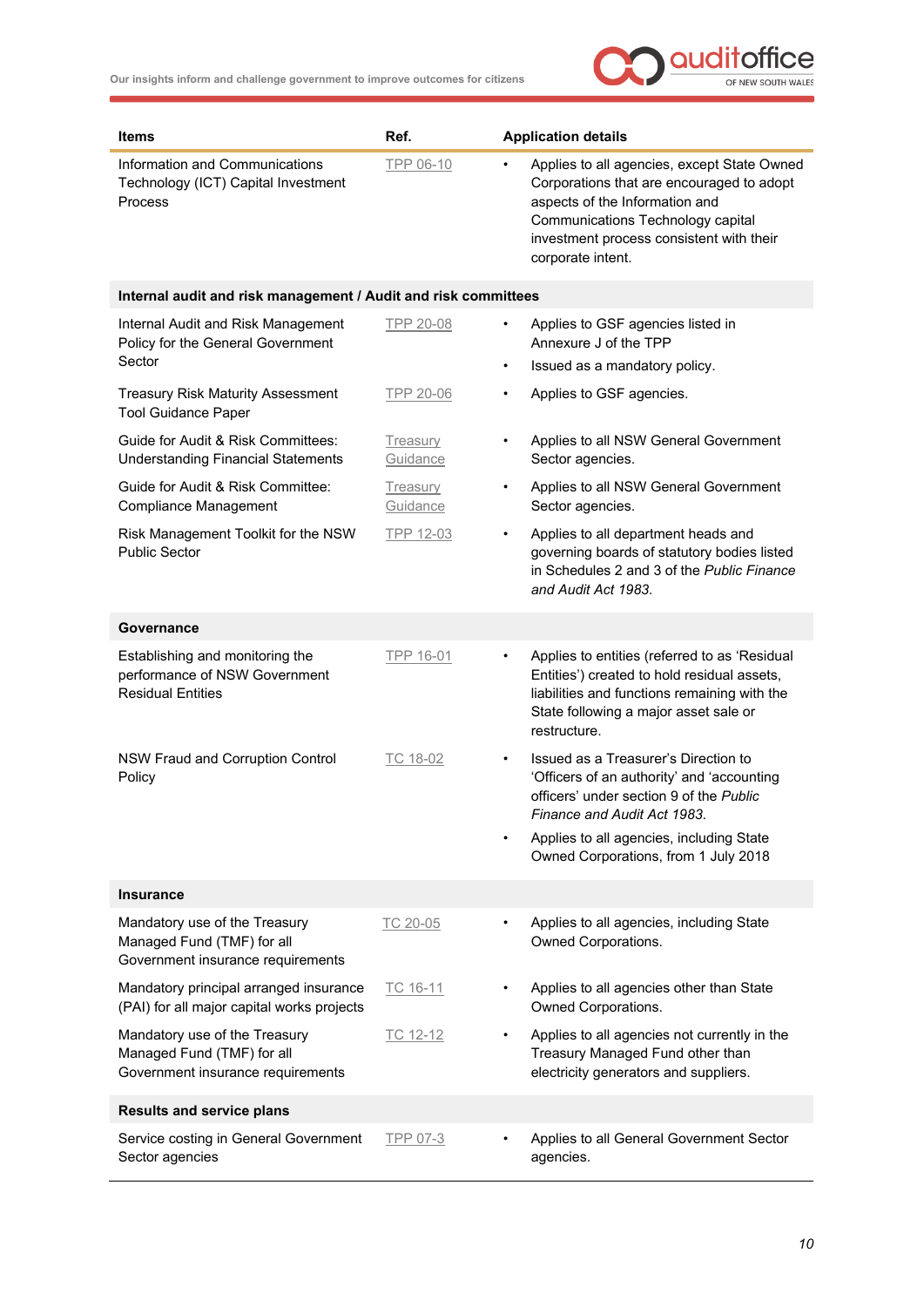

<span id="page-12-0"></span>

| <b>Items</b>                                                                                              | Ref.      | <b>Application details</b>                                                                                                                                            |
|-----------------------------------------------------------------------------------------------------------|-----------|-----------------------------------------------------------------------------------------------------------------------------------------------------------------------|
| <b>Government businesses</b>                                                                              |           |                                                                                                                                                                       |
| <b>Guidelines for Community Service</b><br>Obligations                                                    | TPP 19-02 | Applies to all Public Non-Financial<br>$\bullet$<br>Corporations, including State Owned<br>Corporations, and Public Financial<br>Corporations.                        |
| Board Appointments for State Owned<br>Corporations and Other Commercial<br><b>Government Businesses</b>   | TPP 18-08 | Applies to State Owned Corporations and<br>$\bullet$<br>other commercial businesses with<br>governing Boards where the Treasurer is an<br>appointing Minister.        |
| Major Projects Policy for Government<br><b>Businesses</b>                                                 | TPP 18-05 | Applies to Government Businesses<br>$\bullet$<br>including:<br>entities classified as Public<br>Non-Financial Corporations or Public<br><b>Financial Corporations</b> |
|                                                                                                           |           | State Owned Corporations.<br>$\qquad \qquad -$                                                                                                                        |
| Directors and Officers Indemnity Policy<br>for State Owned Corporations                                   | TPP 18-04 | Applies to State Owned Corporations.                                                                                                                                  |
| Commercial Policy Framework -<br>Performance Reporting and Monitoring                                     | TPP 18-02 | Applies to all Government Businesses<br>$\bullet$<br>including:                                                                                                       |
| Policy for Government Businesses                                                                          |           | <b>Public Non-Financial Corporations</b>                                                                                                                              |
|                                                                                                           |           | <b>Public Financial Corporations</b><br>-                                                                                                                             |
|                                                                                                           |           | <b>State Owned Corporations</b><br>$\overline{\phantom{m}}$                                                                                                           |
|                                                                                                           |           | Entities assessed and identified by<br>-<br>Treasury as Government Businesses.                                                                                        |
| Commercial Policy Framework: CEO<br>Appointment Guidelines for Government<br><b>Businesses</b>            | TPP 17-11 | Applies to governing boards of Government<br>Businesses and commercially focused<br>entities where the:                                                               |
|                                                                                                           |           | CEO is not employed under the<br>Government Sector Employment Act<br>2013                                                                                             |
|                                                                                                           |           | board is responsible for appointing the<br>CEO, or recommending the<br>employment                                                                                     |
|                                                                                                           |           | board has responsibility for<br>performance agreements and<br>performance appraisals of the CEO and<br>other senior executives.                                       |
| <b>Commercial Policy Framework:</b><br>Guidelines for Governing Boards of<br><b>Government Businesses</b> | TPP 17-10 | Applies to governing boards of Government<br>Businesses and commercially focused<br>entities where the board:                                                         |
|                                                                                                           |           | is empowered to govern the<br>management of the entity and sets<br>strategic and operational directions                                                               |
|                                                                                                           |           | has responsibility for the performance<br>of the entity.                                                                                                              |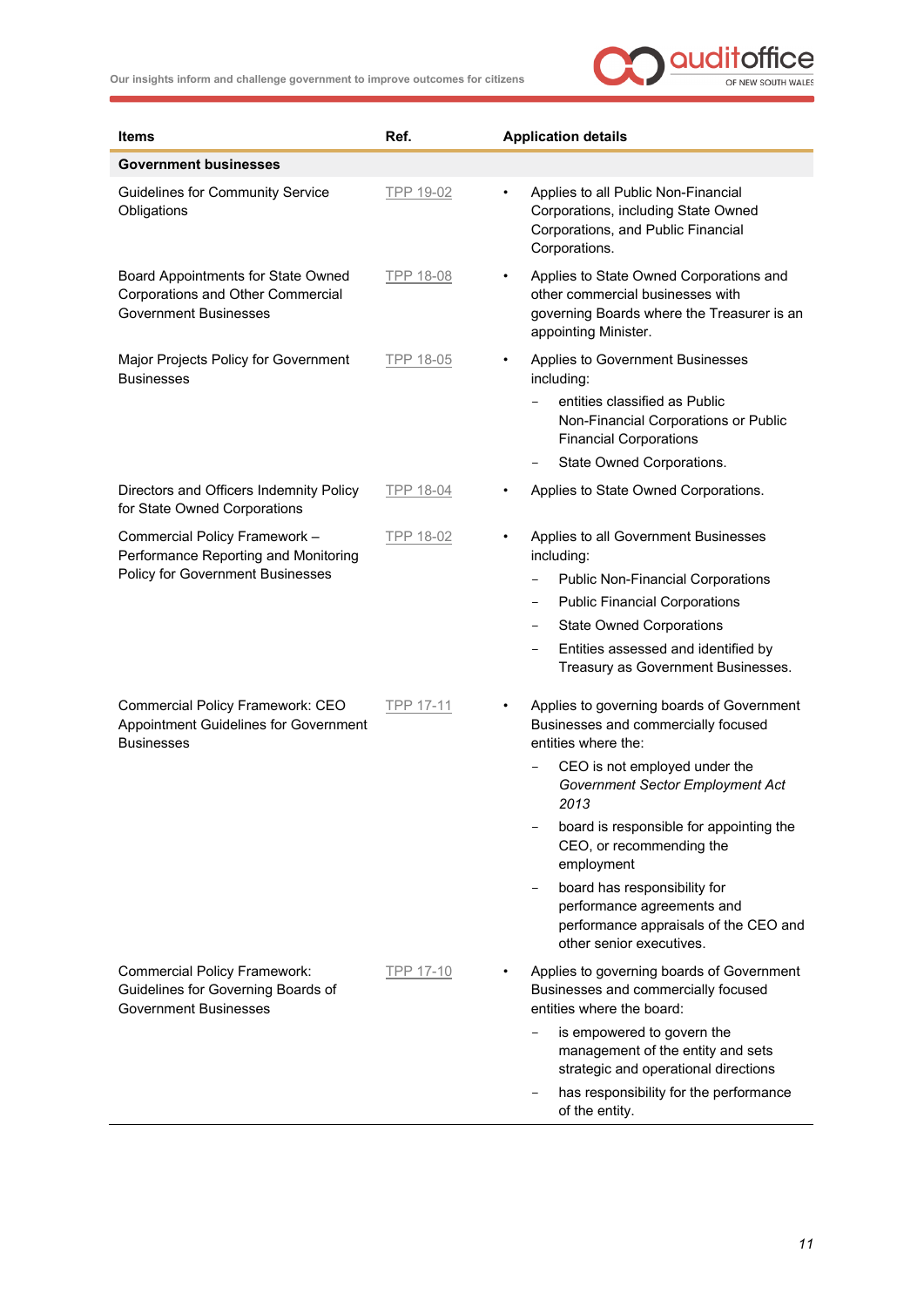

<span id="page-13-0"></span>

| Items                                                                                           | Ref.                              | <b>Application details</b>                                                                                                                                   |
|-------------------------------------------------------------------------------------------------|-----------------------------------|--------------------------------------------------------------------------------------------------------------------------------------------------------------|
| Capital Structure Policy for Government                                                         | <b>TPP 16-03</b>                  | Applies to:                                                                                                                                                  |
| <b>Businesses</b>                                                                               |                                   | State Owned Corporations listed in<br>schedule 5 of the State Owned<br>Corporations Act 1989                                                                 |
|                                                                                                 |                                   | wholly government owned companies<br>established under the Corporations Act<br>2001                                                                          |
|                                                                                                 |                                   | non-corporatised Public<br>Trading/Finance Enterprises and<br>General Government Businesses on a<br>case-by-case basis.                                      |
| <b>Commercial Policy Framework:</b><br>Guidelines for Boards of Government<br><b>Businesses</b> | TC 09-10                          | Applies to Public Trading Enterprises,<br><b>Public Financial Enterprises and General</b><br>Government Businesses but may also apply<br>to advisory boards. |
| <b>State Owned Corporation Indemnity</b><br>Policy                                              | <b>TPP 03-6</b>                   | Applies to State Owned Corporations.<br>$\bullet$                                                                                                            |
| Policy Statement on the application of<br>competitive neutrality                                | TPP 02-1                          | Applies to Public Trading Enterprises, State<br>Owned Corporations and General<br>Government Businesses.                                                     |
| <b>Miscellaneous items</b>                                                                      |                                   |                                                                                                                                                              |
| Guide to Better Regulation                                                                      | TC 19-02 and<br><b>TPP 19-01</b>  | Applies to all agencies.<br>٠                                                                                                                                |
| Agency recouping of merchant<br>interchange fees                                                | TC 18-18                          | Applies to all agencies including State<br>Owned Corporations.                                                                                               |
| Organisational Resilience - Practitioner<br>guide for NSW Public Sector<br>Organisations        | <b>TPP 18-07</b>                  | Applies to all agencies.<br>٠                                                                                                                                |
| Program Evaluation                                                                              | TC18-03                           | Applies to all General Government Sector<br>agencies and Government Businesses.                                                                              |
| NSW Government Guide to<br><b>Cost-Benefit Analysis</b>                                         | TPP 17-03                         | Applies to all NSW Government agencies.                                                                                                                      |
| Guidelines on Reporting of Investment<br>and Liability Management Performance                   | TC 17-02                          | Applies to statutory bodies.                                                                                                                                 |
| NSW Government Commissioning and<br><b>Contestability Policy</b>                                | TPP 16-05                         | Applies to all agencies.                                                                                                                                     |
| NSW Government Commissioning and<br><b>Contestability Practice Guide</b>                        | <b>NSW</b><br>Government<br>Guide |                                                                                                                                                              |
| Commencement of legal proceedings<br>for recovering debts                                       | TC 16-05                          | Issued as a Treasurer's Direction under<br>section 9 of the Public Finance and Audit<br>Act 1983.                                                            |
|                                                                                                 |                                   | Applies to officers of an authority and<br>$\bullet$<br>accounting officers as defined in section 4<br>of the Public Finance and Audit Act 1983.             |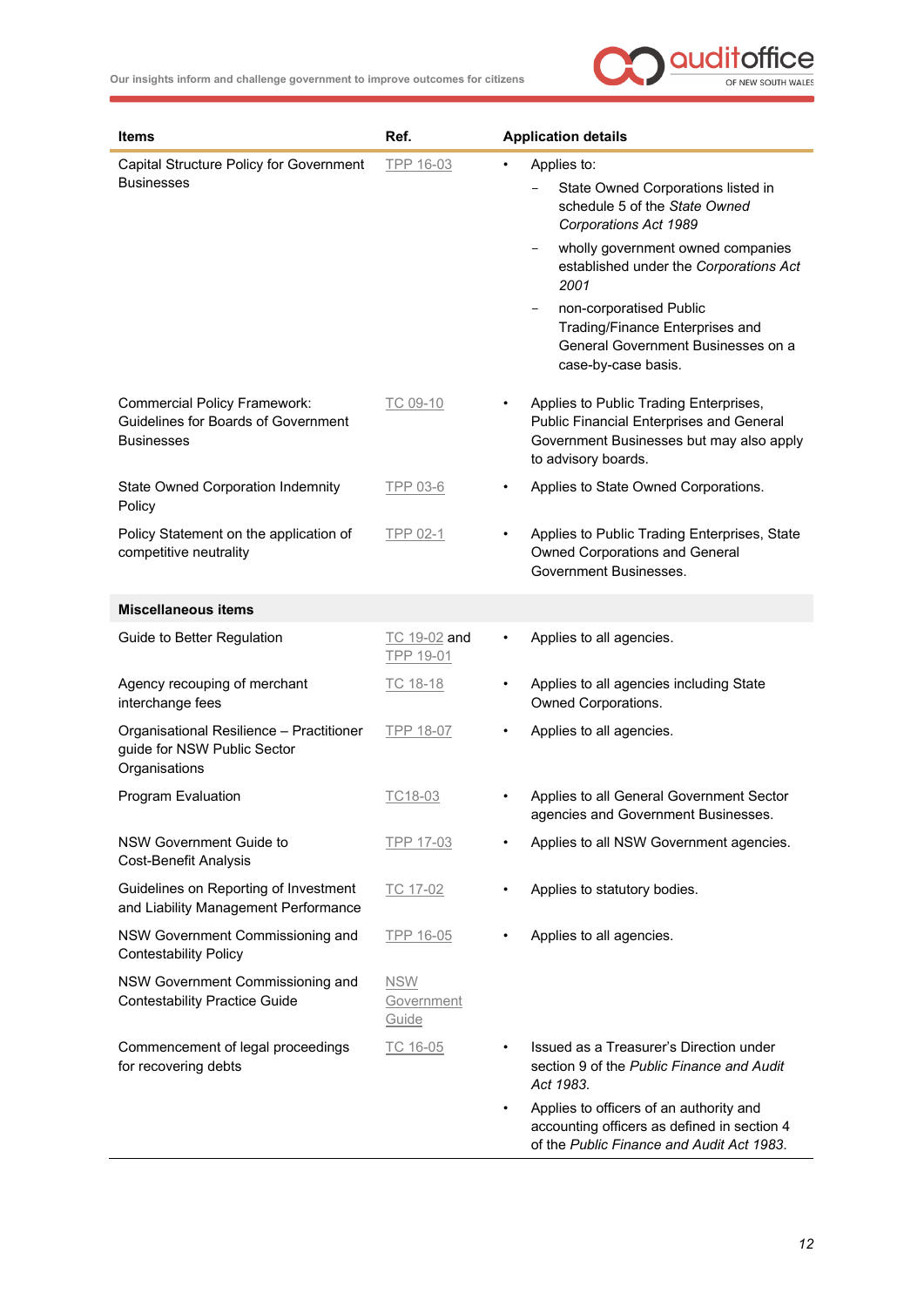

| <b>Items</b>                                                                                              | Ref.               | <b>Application details</b>                                                                                                                                                                                                                                                 |
|-----------------------------------------------------------------------------------------------------------|--------------------|----------------------------------------------------------------------------------------------------------------------------------------------------------------------------------------------------------------------------------------------------------------------------|
| Guideline for reimbursing agency<br>expenditures related to disaster<br>emergency and recovery operations | TC 12-02           | Applies to agencies involved in disaster<br>٠<br>emergency and recovery operations.                                                                                                                                                                                        |
| <b>Gold Book Treasurer's Directions:</b>                                                                  | TD 92.2            | Applies to all agencies.<br>$\bullet$                                                                                                                                                                                                                                      |
| Sale or Lease of Government Assets                                                                        | TD 89.1<br>TD 88.2 | These Directions have been retained due to<br>٠<br>a lack of clear government policy in the<br>area.                                                                                                                                                                       |
| Repeal of outdated Treasury Circulars                                                                     | TC 07-15           | Issued as a Treasurer's Direction under<br>$\bullet$<br>sections 9 and 45E of the Public Finance<br>and Audit Act 1983.                                                                                                                                                    |
| <b>Commercial Policy Framework:</b><br><b>Treasury Management Policy</b>                                  | TPP 07-7           | Applies to all agencies.<br>٠                                                                                                                                                                                                                                              |
| Guidelines for Pricing of User Charges                                                                    | TPP 01-2           | Applies to:<br>٠<br><b>Budget Dependent General</b><br>Government Sector agencies<br>Public Trading Enterprises, Public<br>$\overline{\phantom{m}}$<br><b>Financial Enterprises and Non Budget</b><br>Dependent General Government<br>Sector agencies that are outside the |
|                                                                                                           |                    | Commercial Policy Framework.                                                                                                                                                                                                                                               |